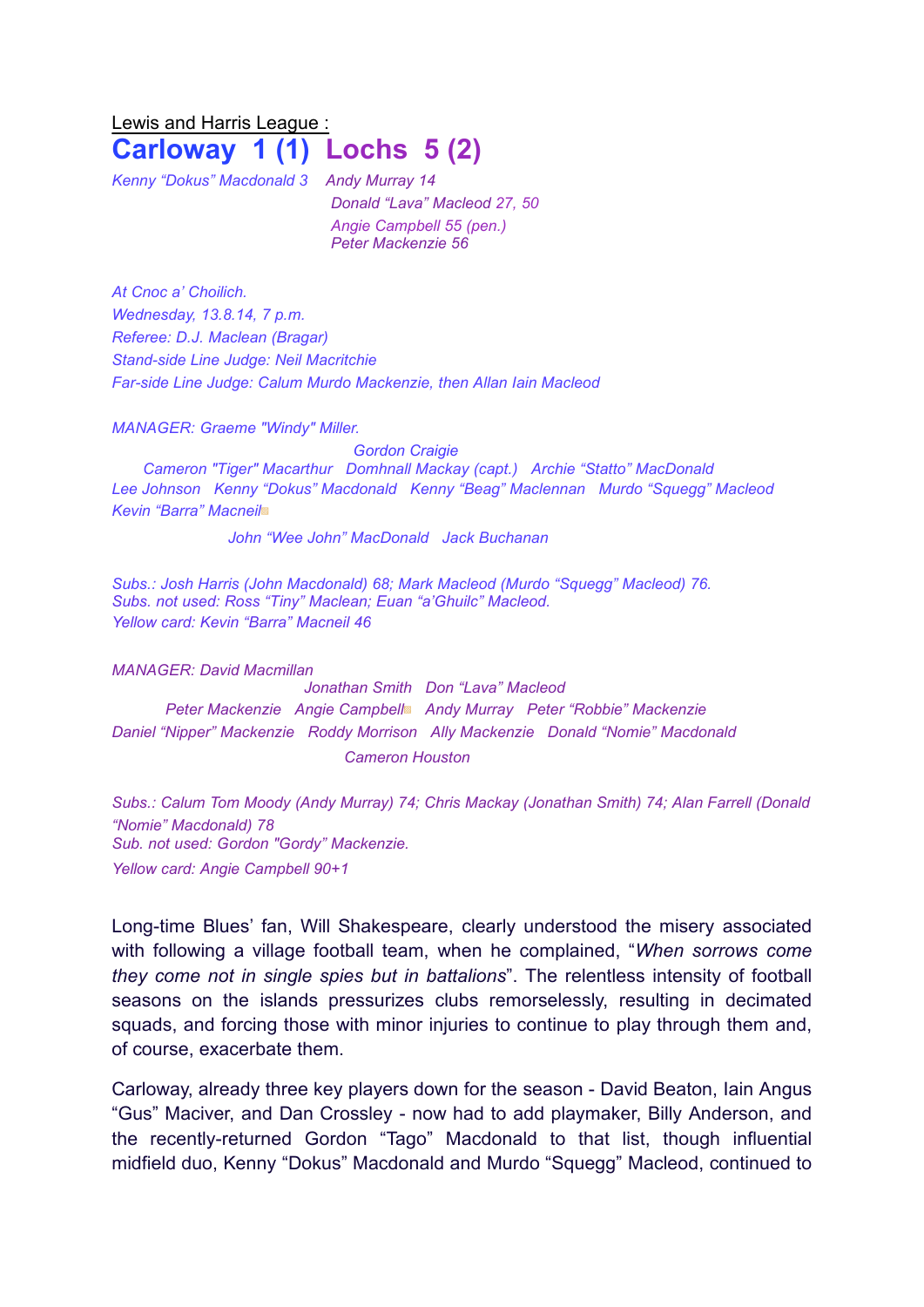battle through persistent niggling injury and turned out regardless. As if manager, Graeme "Windy" Miller hadn't enough to worry about, defensive rock, Donald "D.I." Maclennan, opted for a fortnight's "*relaxation*" in Salou just as two crucial meetings each with main rivals, Lochs and Westside, appeared on the horizon. Kevin "Gochan" Macleod was also unavailable in the foreseeable future. Ouch!

How was the manager to solve the insoluble, and field a match-winning side? The answer was to switch players round, and draft in as many youth players as were available: Ross "Tiny" Maclean, Mark Macleod, and Euan "a' Ghuilc" Macleod all joined Josh Harris on the sideline. Note to spectators: if you are male and under 40, please bring your football boots to all games in future. Your club might need **YOU**!

Archie "Statto" MacDonald stepped back from left half/wing to fill "D.I.'s" shoes, and Kevin "Barra" Macneil replaced him, while, fortunately, former stalwart, Kenny "Beag" Maclennan was home on leave from Aberdeen and appeared in central midfield. Former Iochdar Saints' star, John "Wee John" Macdonald, now based in Lewis, volunteered to help the Blues, rather than make them suffer, by partnering the too-often-unsupported Jack Buchanan up front.

In contrast, a full-strength Mackenzie United + guests faced them, fresh from their narrow escape versus the Rudhachs on Monday at Creagan Dubh. Two former Blues, Calum Tom Moody and Gordon "Gordy" Mackenzie, graced their bench.

The sides' opening League game of the season had been drawn 1-1 at Leurbost, though the Maroons had run out 3-1 victors at the same venue in the first round of the Jock Stein in June, en route to winning the Cup. Tonight was viewed as one of the key encounters of the final stages of the League. With the Siarachs six points ahead of both of these sides, having played a game more, it was essential for either side tonight to avoid defeat, considering that both had still to visit Barvas. A draw would suit Westside perfectly.

Weather conditions, though marginally less wet than earlier in the week, still resembled that expected daily at Goose Bay in Labrador. "*Inhospitable*" is too mild a description. Nevertheless, na Gormaich opened brightly, creating three clear-cut opportunities within the first ten minutes. An early through ball through the centre was chased by Buchanan and Houston encroached outside his box to knock it leftwards. Buchanan got to the ball first but, under pressure, was forced to slide it outwards to "Dokus" on the Carloway right, on the touch-line 20 metres from the bye-line. He checked back, then sent a beautiful curling lob-shot diagonally into the box. The wind caught the ball and carried it high into the far top corner of the net (**1- 0**).

In 7 minutes a retreating Buchanan won the ball on the right centre-line, broke forward, then supplied Johnson, moving at pace before him. The winger made the right of the box, then, 12 metres from the line, sent a perfect squared, low cross beyond Ally Mackenzie for John Macdonald to ghost in in front of Morrison towards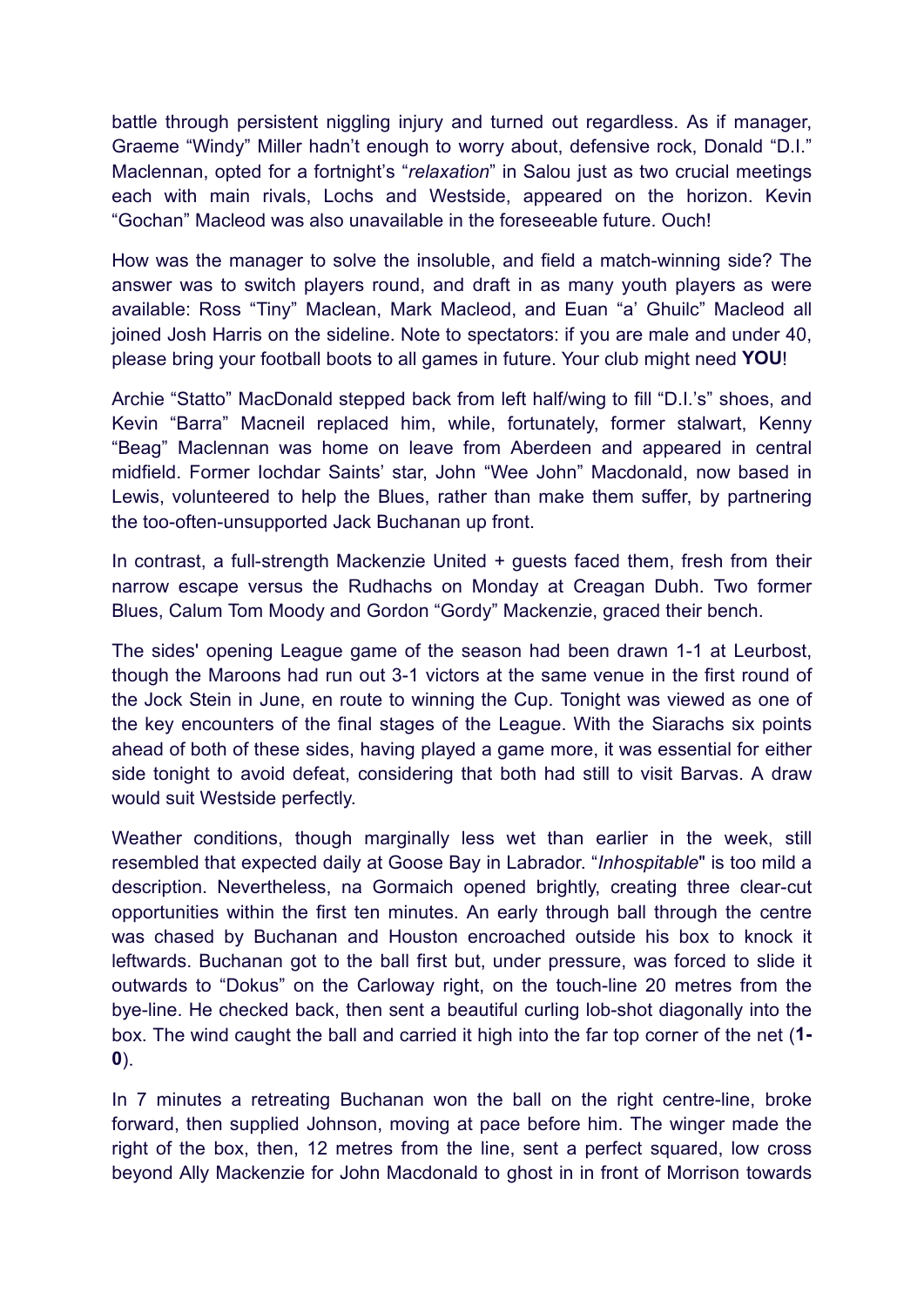the near post, but as Houston threw himself at his feet, he thrashed the ball over the bar. Two minutes later "Statto" fed "Barra" on the left, and, as Lochs retreated in numbers, he played in to Kenny "Beag" in the centre, 22 metres from goal. The playmaker turned, then threaded a perfect Jimmy MacIlroy rightwards between Mackenzie and "Nipper" for the unmarked "Dokus" to move in in the right of the box, but from 16 metres he sent his low strike wide of Houston - and a metre wide of the far post.

Missed opportunities must always be regretted, but even more so in this contest, as Carloway never really replicated them and the Lochs midfield now began to find its shape with Andy Murray and Angie Campbell orchestrating an iron grip on the game. In 10 minutes a scooped right-foot shot from Peter Mackenzie from 20 metres sailed beyond Craigie's right-hand post. Three minutes later a Peter "Robbie" strike from 20 metres was blocked high for a corner on Craigie's right. "Lava" then reverse-headed Murray's corner for Smith to head goalwards, At full stretch, Craigie managed to punch clear, only for Smith to head back. Again, the keeper punched upwards and this time Campbell headed back. Peter Mackenzie got there first, 6 metres out, but Craigie once more got a hand to it to touch his header over the bar.

A minute later, however, a beautiful sweeping move across the Lochs midfield, as it surged into the Blues' half, ended with Murray side-stepping "Tiger" to his right and crashing a superb, rising right-foot shot just inside Craigie's left-hand post from 16 metres (**1-1**).

Possession was rapidly moving away from na Gormaich and in 24 minutes it was "Nomie's" turn to come forward, down the right, to supply Smith breaking into the right of the Carloway box. He held off Mackay to the bye-line and whipped over a high looping cross which eluded Craigie, then defied physics by hitting the inside of the far post and somehow bouncing clear. Three minutes later the game started to move out of Carloway's control completely. Peter Mackenzie won the ball on the left, just inside his half, then found "Nipper" breaking into the Carloway half at speed, and his high diagonal cross found "Lava" moving beyond MacDonald and into the right of the Blues' box. As the ball moved beyond him, he thwacked a reverse rightfoot volley from 16 metres across Craigie and high into the net (**1-2**).

Two minutes later Craigie once more had to look lively to punch a corner from his right clear from under his bar, then watch a returned drive from Peter Mackenzie soar over the left side of his bar. On the half-hour a "Squegg" free-kick from just inside the Lochs half forced Houston to tip over, but the main focus remained on Craigie and on 37 minutes the overworked keeper had to punch yet another corner away, this time from "Nomie" on his right.

## **Half-time: Carloway 1 Lochs 2**

It was clear that Carloway were losing the crucial area of midfield control. Andy Murray was in classic Xavi form, abetted by a top-class Khedira in Angie Campbell,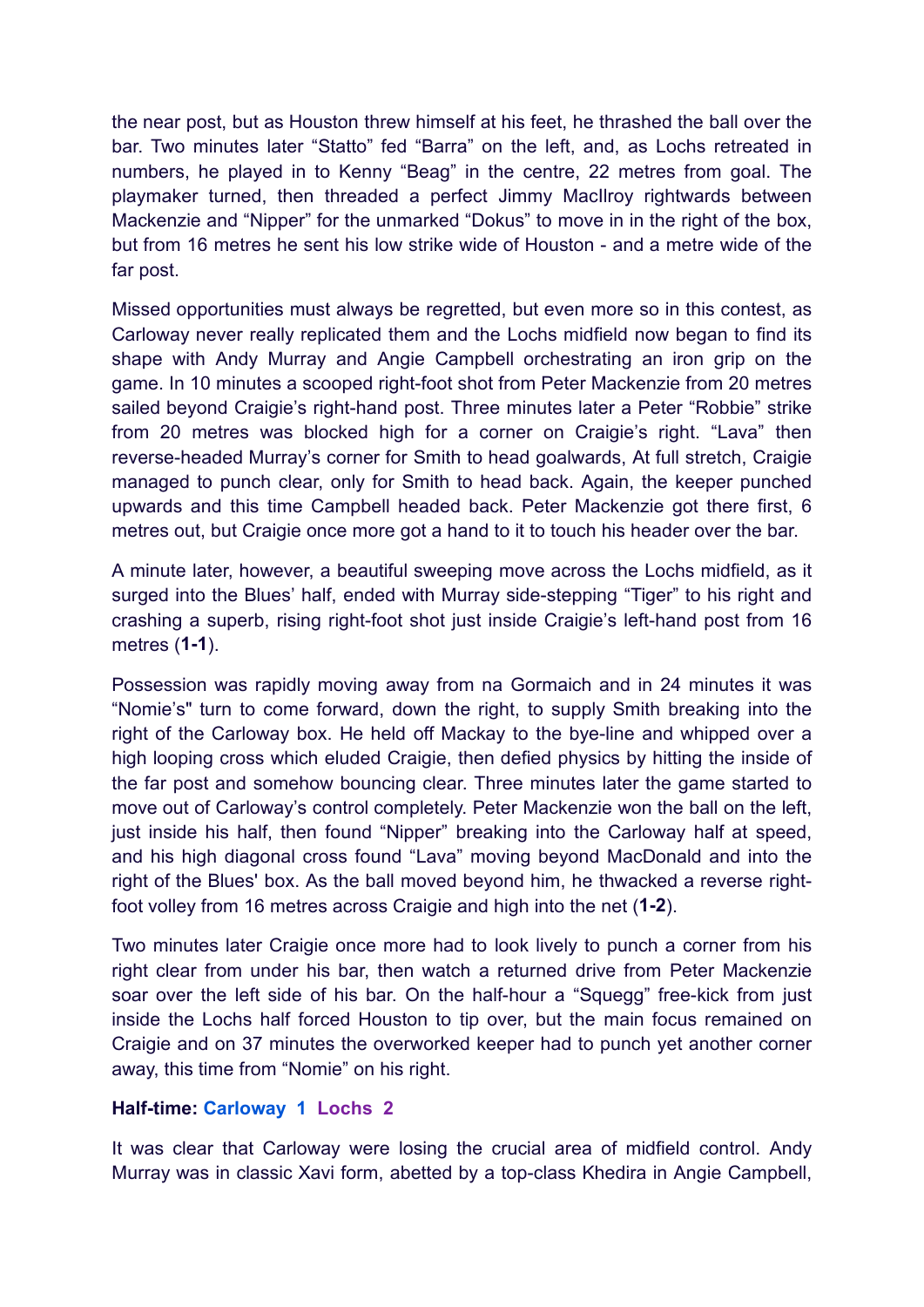to create Dutch-style inter-passing that the Blues were unable to contain. Persistent pressing of opponents enhanced the Maroons' effectiveness. In contrast, the Blues' midfield was loose. Kenny "Beag" was as explosive as expected: laying-off, movingoff, driving, supportive, but one man cannot be parachuted in to apply WD40 to an incohesive system. "Dokus" and "Squegg" did not look fit; the eager Johnson, Buchanan, and Macdonald were isolated, although they tried desperately to link.

Also, the perennial question of back-lines was starkly obvious: though both sides had two men up, Lochs had a Capello-back-line of four; Carloway went McClaren/Venables with three, as usual. This meant when "Nomie" and "Nipper" pressed to aid the Peters, Ally Mackenzie and Morrison could deal with Buchanan and Macdonald, but the inspirational Mackay could not move forward as usual in support of Kenny "Beag" as "Tiger" and "Statto" were fully occupied with "Lava" and Smith, leaving Murray, and Campbell free to move forward on "Tiger" and the captain. Hence Johnson and "Barra" were sucked back off the wings in support.

Such summings-up became academic in the opening ten minutes of the second half, when Carloway's chances of success disappeared as fast as snow in a heatwave. In 50 minutes Smith persistence on the right touch-line led to a high swinging cross towards Craigie and as the goalie went to collect, "Lava' came in in front of him to thump a header home from 2 metres (**1-3**).

Five minutes later the Lochs support started to check the relative goal differences of their team and Westside. Peter Mackenzie was brought down heavily by "Squegg" on the left edge of the Carloway box. A free-kick was awarded; Mackenzie protested; the Lochs' fans roared; and after a consultation with the line judge, a penalty was awarded. Angie Campbell then sent the perfect penalty just inside Craigie's right-hand post (**1-4**).

A minute later, na Gormaich's suffering intensified as a breaking ball on the left was met by a soaring drive from Peter Mackenzie which practically burst the net to Craigie's right (**1-5**).

The final whistle might have sounded then, as Lochs knew they had done enough and Carloway were unable to counter the swift inter-passing movement which was to dominate the final thirty minutes. Cameron Houston might have caught the early bus home as the Blues struggled to win the ball frequently enough to construct any meaningful moves forward and Lochs reverted to the classic Ajax-style approach of the 70s-80s to retain possession throughout the centre.

Two glimmers of hope did occur briefly. In 63 minutes a "Dokus" free-kick on the right touch-line, just inside the Lochs half, was headed in rightwards by Mackay from the edge of the box, and Johnson managed to get a foot to it, but it shot harmlessly past Houston's right-hand post. In 74 minutes Kenny "Beag" drove a 20-metre daisycutter a metre past Lochs' right, after being supplied by Buchanan from the left.